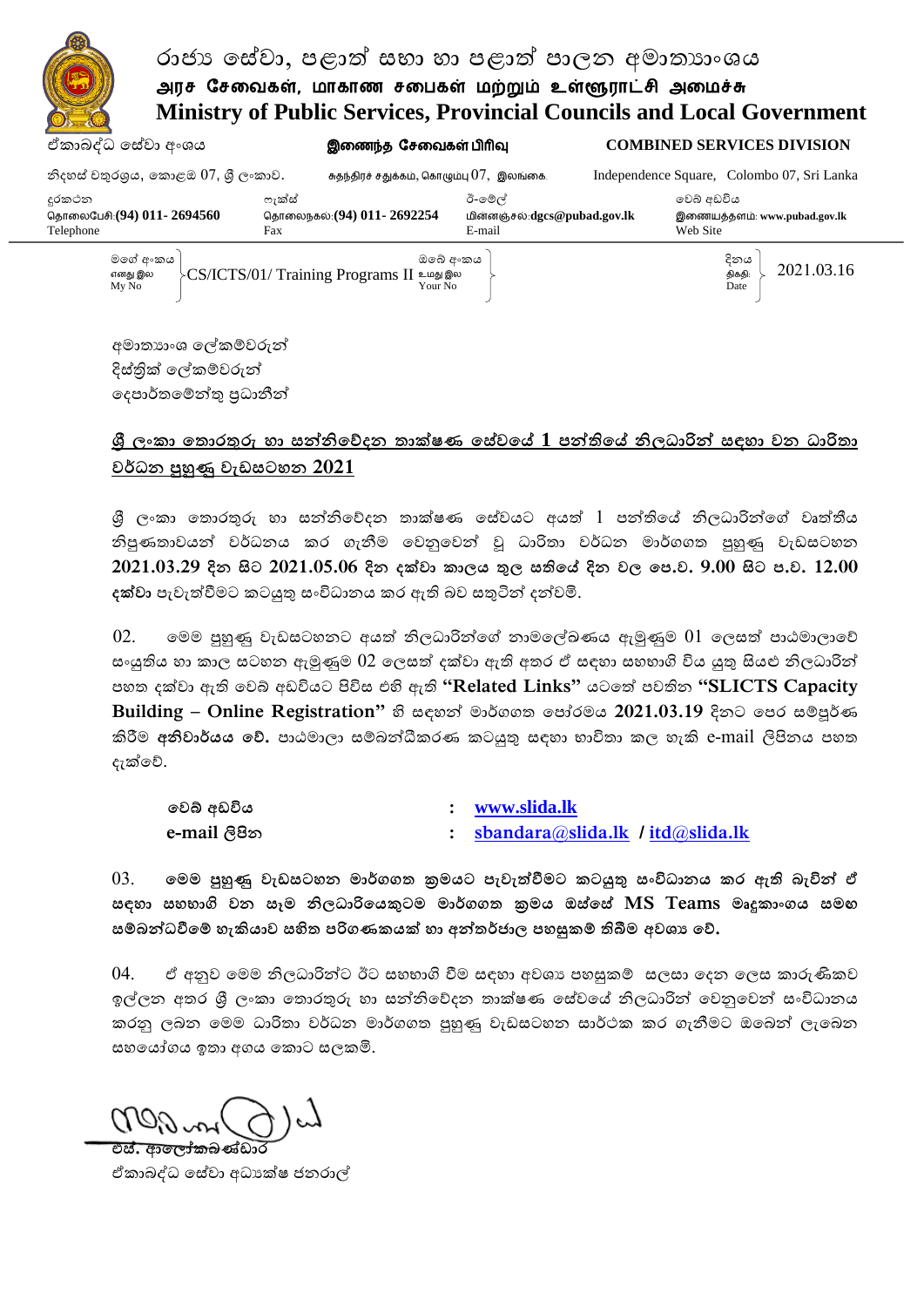#### **CAPACITY BUILDING TRAINING PROGRAM - 2021- CLASS 1 A**

### **GROUP - 1 (2021.03.29 - 2021.05.06)**

| S.N             | <b>NAME</b>                | <b>DESIGNATION</b>              | <b>WORK PLACE</b>                                                                   |
|-----------------|----------------------------|---------------------------------|-------------------------------------------------------------------------------------|
| 1               | J.S.P.A.D. WEERASURIYA     | Director (ICT)                  | DEPARTMENT OF INLAND REVENUE                                                        |
| 2               | L.P.H. WADUGE              | Director (ICT)                  | MINISTRY OF EDUCATION (HIGHER EDUCATION DIVISION)                                   |
| 3               | P.M.R. FERNANDO            | Director (ICT)                  | DEPARTMENT OF CENSUS AND STATISTICS                                                 |
| 4               | S. EKANAYAKA               | Director (ICT)                  | <b>ELECTION COMMISSION</b>                                                          |
| 5               | U.H.N. PUSHPAKUMARA        | Director (ICT)                  | DEPARTMENT OF INLAND REVENUE                                                        |
| 6               | W.H.P.W.WEERASIRI          | Director (ICT)                  | DEPARTMENT OF CENSUS AND STATISTICS                                                 |
| 7               | <b>B.W. WICKRAMASINGHE</b> | Deputy Director (ICT)           | DEPARTMENT OF CENSUS AND STATISTICS                                                 |
| 8               | E.M. EKANAYAKA             | Deputy Director (ICT)           | DEPARTMENT OF CENSUS AND STATISTICS                                                 |
| 9               | <b>G.V.D. PRIYANTHA</b>    | Deputy Director (ICT)           | PRIME MINISTER OFFICE                                                               |
| 10              | H.H.D.A.W. DAMAYANTHI      | Deputy Director (ICT)           | RUBBER DEVELOPMENT DEPARTMENT                                                       |
| 11              | K.L.C.S. WEERASURIYA       | Deputy Director (ICT)           | DEPARTMENT OF CENSUS AND STATISTICS                                                 |
| 12              | K.M.R. WICKRAMASINGHE      | Deputy Director (ICT)           | DEPARTMENT OF CENSUS AND STATISTICS                                                 |
| 13 <sup>1</sup> | <b>M.S.S. SUMANAPALA</b>   | Deputy Director (ICT)           | DEPARTMENT OF INFORMATION TECHNOLOGY MANAGEMENT                                     |
| 14              | N. JAYASINGHA              | Deputy Director (ICT)           | DEPARTMENT OF EXAMINATION                                                           |
| 15              | P.D.D. PEIRIS              | Deputy Director (ICT)           | DEPARTMENT OF CENSUS AND STATISTICS                                                 |
| 16              | R.K.K. SIRIWARDHANA        | Deputy Director (ICT)           | <b>CABINET MINISTERS' OFFICE</b>                                                    |
| 17              | A. MUDALIGE                | <b>Assistant Director (ICT)</b> | PRIME MINISTER OFFICE                                                               |
| 18              | A.G. ATHUKORALA            | <b>Assistant Director (ICT)</b> | MINISTRY OF EDUCATION                                                               |
| 19              | C.P. MALLIKARACHCHI        | <b>Assistant Director (ICT)</b> | PRESIDENT OFFICE                                                                    |
| 20 l            | D.F. DEHIPE                | <b>Assistant Director (ICT)</b> | DEPARTMENT OF INLAND REVENUE                                                        |
| 21              | D.G.R.T. PANDUKA           | <b>Assistant Director (ICT)</b> | STATE MINISTRY OF SKILLS DEVELOPMENT, VOCATIONAL<br>TRAINING, RESEARCH & INNOVATION |
| 22              | D.N. KARANGODA             | <b>Assistant Director (ICT)</b> | DEPARTMENT OF AGRICULTURE                                                           |
| 23 l            | <b>D.S. EDIRAPPULI</b>     | <b>Assistant Director (ICT)</b> | DEPARTMENT OF INFORMATION TECHNOLOGY MANAGEMENT                                     |
| 24              | E.M.S.B. EKANAYAKA         | <b>Assistant Director (ICT)</b> | DEPARTMENT OF INLAND REVENUE                                                        |
| 25              | G.G.U. FERNANDO            | <b>Assistant Director (ICT)</b> | DEPARTMENT OF SAMURDHI DEVELOPMENT                                                  |
| 26 <sub>l</sub> | G.S.P.K. MORALIYAGE        | <b>Assistant Director (ICT)</b> | PRESIDENT OFFICE                                                                    |
| 27              | H.G.A.N. SOMARATHNE        | <b>Assistant Director (ICT)</b> | DEPARTMENT OF INLAND REVENUE                                                        |
| 28              | H.G.V. THUSHARI            | <b>Assistant Director (ICT)</b> | DEPARTMENT OF COMMERCE                                                              |
| 29              | H.M.Y. PRIYADHARSHANI      | <b>Assistant Director (ICT)</b> | DEPARTMENT OF CENSUS AND STATISTIC                                                  |
| 30 <sup>1</sup> | H.T.A. KURUNDUKUMBURA      | <b>Assistant Director (ICT)</b> | RUBBER DEVELOPMENT DEPARTMENT                                                       |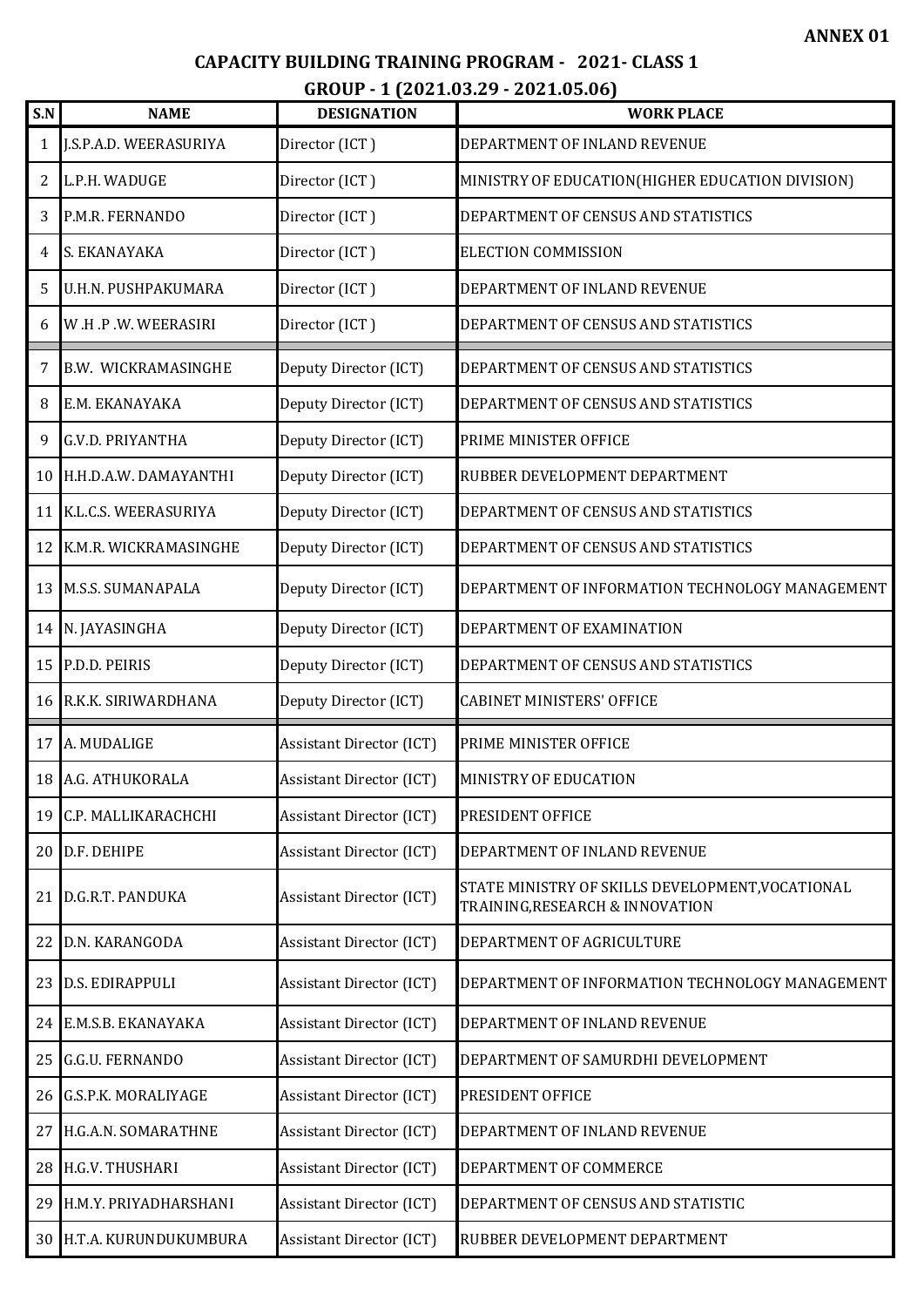|    | 31 J.A.S.S. JAYASINGHE    | <b>Assistant Director (ICT)</b> | <b>ELECTION COMMISSION</b>                                                                                                              |
|----|---------------------------|---------------------------------|-----------------------------------------------------------------------------------------------------------------------------------------|
| 32 | J.H.T.G. JAYATHILAKA      | <b>Assistant Director (ICT)</b> | DEPARTMENT OF THE REGISTAR OF COMPANIES                                                                                                 |
|    | 33 J.J. HARIYARAM         | <b>Assistant Director (ICT)</b> | MINISTRY OF HEALTH                                                                                                                      |
| 34 | J.K. DAHANAYAKE           | <b>Assistant Director (ICT)</b> | DEPARTMENT OF CENSUS AND STATISTIC                                                                                                      |
|    | 35 J.K.R.S. KUMARASINGHE  | <b>Assistant Director (ICT)</b> | DEPARTMENT OF FISHERIES & AQUATIC RESOURCES                                                                                             |
|    | 36 K.A.S.A.R. PAVITHRA    | <b>Assistant Director (ICT)</b> | DEPARTMENT OF CENSUS AND STATISTIC                                                                                                      |
|    | 37 K.D.U. HARSHANI        | <b>Assistant Director (ICT)</b> | MINISTRY OF PORTS AND SHIPPING                                                                                                          |
| 38 | K.J.A.G.P. JAYAWARDENA    | <b>Assistant Director (ICT)</b> | DEPARTMENT OF RAILWAY                                                                                                                   |
| 39 | K.K.S. MAHESH             | <b>Assistant Director (ICT)</b> | MINISTRY OF HOME AFFAIRS                                                                                                                |
| 40 | K.M.I. HASAN              | <b>Assistant Director (ICT)</b> | DEPARTMENT OF CO-OPARATIVE DEVELOPMENT                                                                                                  |
|    | 41 K.N. JEEWANIE          | <b>Assistant Director (ICT)</b> | DEPARTMENT OF SAMURDHI DEVELOPMENT                                                                                                      |
|    | 42 K.P.S. CHAMINDA        | <b>Assistant Director (ICT)</b> | MINISTRY OF EXAMINATION                                                                                                                 |
|    | 43 K.R.P. JAYASEKARA      | <b>Assistant Director (ICT)</b> | DEPARTMENT OF EXAMINATION                                                                                                               |
| 44 | M.A.L. UDAPPITIYA         | <b>Assistant Director (ICT)</b> | DEPARTMENT OF INLAND REVENUE                                                                                                            |
| 45 | M.A.S.T. MANTHRIRATHNE    | <b>Assistant Director (ICT)</b> | MINISTRY OF HEALTH                                                                                                                      |
| 46 | M.I.M. FAZEEL             | <b>Assistant Director (ICT)</b> | DEPARTMENT OF CENSUS AND STATISTIC                                                                                                      |
|    | 47 M.M.L.L. GUNARATHNE    | <b>Assistant Director (ICT)</b> | DEPARTMENT OF PRISON                                                                                                                    |
| 48 | <b>M.Y.S. FERNANDO</b>    | <b>Assistant Director (ICT)</b> | STATE MINISTRY OF URBAN DEVELOPMENT, COAST<br>CONSERVATION, WASTE DISPOSAL AND COMMUNITY<br><b>CLEANLINES</b>                           |
|    | 49 N.C. PERERA            | <b>Assistant Director (ICT)</b> | STATE MINISTRY OF WOMEN AND CHILD DEVELOPMENT,PRE-<br>SCHOOL & PRIMARY EDUCATION, SCHOOL INFRASTRUCTURE &<br><b>EDUCATION SERVICES</b>  |
|    | 50 P.G.M. ROHANA          | <b>Assistant Director (ICT)</b> | MINISTRY OF PUBLIC SERVICES, PROVINCIAL COUNCILS AND<br><b>LOCAL GOVERNMENT</b>                                                         |
|    | 51 P.S. ARIYARATHNE       | <b>Assistant Director (ICT)</b> | MINISTRY OF EDUCATION                                                                                                                   |
|    | 52 P.W. HIRUNI            | <b>Assistant Director (ICT)</b> | STATE MINISTRY OF WOMEN AND CHILD DEVELOPMENT, PRE-<br>SCHOOL & PRIMARY EDUCATION, SCHOOL INFRASTRUCTURE &<br><b>EDUCATION SERVICES</b> |
| 53 | R.K.D.K.K. RATHNAYAKA     | <b>Assistant Director (ICT)</b> | <b>ELECTION COMMISSION</b>                                                                                                              |
| 54 | <b>S. THINESH</b>         | <b>Assistant Director (ICT)</b> | DEPARTMENT OF CENSUS AND STATISTIC                                                                                                      |
|    | 55 S.A. THILAKARATHNE     | <b>Assistant Director (ICT)</b> | DEPARTMENT OF EXAMINATION                                                                                                               |
|    | 56 S.A.A. SANDARAPPERUMA  | <b>Assistant Director (ICT)</b> | MINISTRY OF HEALTH                                                                                                                      |
| 57 | S.L.M. WARNASOORIYA       | <b>Assistant Director (ICT)</b> | DEPARTMENT OF INFORMATION TECHNOLOGY MANAGEMENT                                                                                         |
| 58 | S.M. RAJAKARUNA           | <b>Assistant Director (ICT)</b> | MINISTRY OF FOREIGN                                                                                                                     |
| 59 | T. KISHANTHAN             | <b>Assistant Director (ICT)</b> | DEPARTMENT OF RAILWAY                                                                                                                   |
| 60 | <b>W.S.S. DISSANAYAKA</b> | <b>Assistant Director (ICT)</b> | DEPARTMENT OF MOTOR TRAFFIC                                                                                                             |
|    | 61 Y.L.C.P. MADURAPPERUMA | <b>Assistant Director (ICT)</b> | DEPARTMENT OF SURVEY                                                                                                                    |